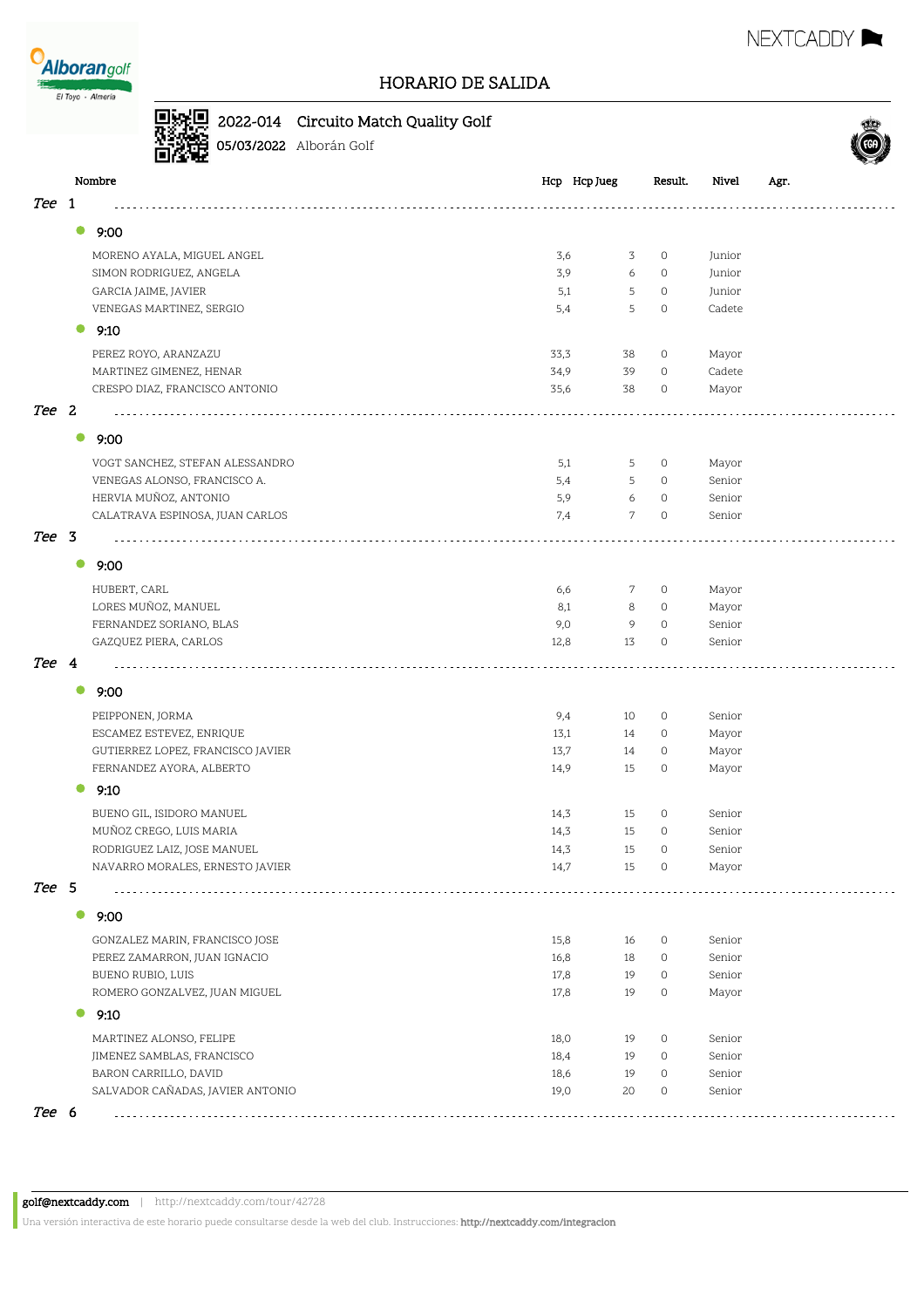

NEXTCADDY **N** 



|        |           |                                            | 2022-014 Circuito Match Quality Golf |      |              |         |          |      |  |
|--------|-----------|--------------------------------------------|--------------------------------------|------|--------------|---------|----------|------|--|
|        |           |                                            | 05/03/2022 Alborán Golf              |      |              |         |          |      |  |
|        |           | Nombre                                     |                                      |      | Hcp Hcp Jueg | Result. | Nivel    | Agr. |  |
| Tee    | 6         |                                            |                                      |      |              |         |          |      |  |
|        | $\bullet$ | 9:00                                       |                                      |      |              |         |          |      |  |
|        |           | MARTINEZ GIMENEZ, HECTOR                   |                                      | 19,8 | 21           | 0       | Junior   |      |  |
|        |           | ESPINAR MUÑOZ, LUIS                        |                                      | 19,7 | 21           | 0       | Mayor    |      |  |
|        |           | ESPINOSA PINTOR, JOSE RAMON                |                                      | 19,8 | 21           | $\circ$ | Senior   |      |  |
|        |           | JANITSCHEK, DANUTA                         |                                      | 20,4 | 24           | $\circ$ | Senior   |      |  |
| Tee 7  |           |                                            |                                      |      |              |         |          |      |  |
|        | $\bullet$ | 9:00                                       |                                      |      |              |         |          |      |  |
|        |           | BLANCO SANCHEZ, FRANCISCO JAVIER           |                                      | 17,3 | 18           | 0       | Senior   |      |  |
|        |           | LANCEDELLI, ROBERTO                        |                                      | 17,4 | 18           | 0       | Mayor    |      |  |
|        |           | FERRER PASCUAL, ANTONIO                    |                                      | 18,8 | 20           | $\circ$ | Senior   |      |  |
|        |           | TORRES REDONDO, JULIA                      |                                      | 20,3 | 24           | $\circ$ | Senior   |      |  |
| Tee 8  |           |                                            |                                      |      |              |         |          |      |  |
|        | $\bullet$ | 9:00                                       |                                      |      |              |         |          |      |  |
|        |           | KEITH, BOULTON                             |                                      | 5,9  | 6            | 0       | Mayor    |      |  |
|        |           | SALAS CAPARROS, DIEGO                      |                                      | 14,8 | 15           | 0       | Senior   |      |  |
|        |           | TAILLEZ, MARCO                             |                                      | 15,7 | 16           | $\circ$ | Senior   |      |  |
|        |           | SANZ CARMONA, FRANCISCO                    |                                      | 19,6 | 21           | $\circ$ | Senior   |      |  |
|        | 0         | 9:10                                       |                                      |      |              |         |          |      |  |
|        |           | JOYA LUPION, ALBERTO                       |                                      | 11,0 | 11           | $\circ$ | Mayor    |      |  |
|        |           | JOYA PINEDA, ALBERTO                       |                                      | 20,7 | 22           | $\circ$ | Infantil |      |  |
|        |           | GARCIA TORRES, JUAN                        |                                      | 22,4 | 24           | $\circ$ | Senior   |      |  |
|        |           | BLANQUET TAVIRA, VICENTE                   |                                      | 22,4 | 24           | 0       | Senior   |      |  |
| Tee 9  |           |                                            |                                      |      |              |         |          |      |  |
|        | $\bullet$ | 9:00                                       |                                      |      |              |         |          |      |  |
|        |           | TORRECILLAS JIMENEZ, PEDRO                 |                                      | 20,4 | 21           | $\circ$ | Senior   |      |  |
|        |           | PEREZ LOPEZ, MIGUEL JOSE                   |                                      | 17,3 | 18           | 0       | Senior   |      |  |
|        |           | GIMENEZ LOPEZ, RAMON                       |                                      | 21,5 | 23           | $\circ$ | Senior   |      |  |
|        |           | HERRERA URRUTIA, CANDIDO                   |                                      | 21,6 | 23           | $\circ$ | Senior   |      |  |
|        |           | 9:10                                       |                                      |      |              |         |          |      |  |
|        |           | MAATTAA, JOUNI                             |                                      | 12,1 | 12           | $\circ$ | Senior   |      |  |
|        |           | MAKELA, JOUKO                              |                                      | 22,9 | 24           | 0       | Senior   |      |  |
|        |           | FERNANDEZ SEGURA, JAVIER                   |                                      | 23,0 | 24           | 0       | Cadete   |      |  |
|        |           | GARCIA JUAN, JOSE RAMON                    |                                      | 23,4 | 25           | 0       | Mayor    |      |  |
| Tee 10 |           |                                            |                                      |      |              |         |          |      |  |
|        | $\bullet$ | 9:00                                       |                                      |      |              |         |          |      |  |
|        |           | TORRES JUAN DE LA CRUZ, FRANCISCO CAYETANO |                                      | 23,7 | 25           | 0       | Senior   |      |  |
|        |           | TURNER, JOHN                               |                                      | 24,1 | 25           | 0       | Senior   |      |  |
|        |           | SAEZ LOPEZ, ANTONIO                        |                                      | 24,2 | 25           | 0       | Senior   |      |  |
|        |           | MORENO ANDUJAR, MODESTO FRANCIS            |                                      | 24,5 | 26           | 0       | Senior   |      |  |
|        |           | 9:10                                       |                                      |      |              |         |          |      |  |
|        |           | JOERGENSEN, ORLA MARTIN                    |                                      | 16,5 | 17           | 0       | Senior   |      |  |
|        |           | ILG, KLAUDIA                               |                                      | 24,4 | 28           | 0       | Senior   |      |  |
|        |           | JUSTICIA GIL, MIGUEL                       |                                      | 24,7 | 26           | 0       | Senior   |      |  |
|        |           | ALONSO MARTIN, DAVID                       |                                      | 24,8 | 26           | 0       | Mayor    |      |  |
| Tee 11 |           |                                            |                                      |      |              |         |          |      |  |

Una versión interactiva de este horario puede consultarse desde la web del club. Instrucciones: http://nextcaddy.com/integracion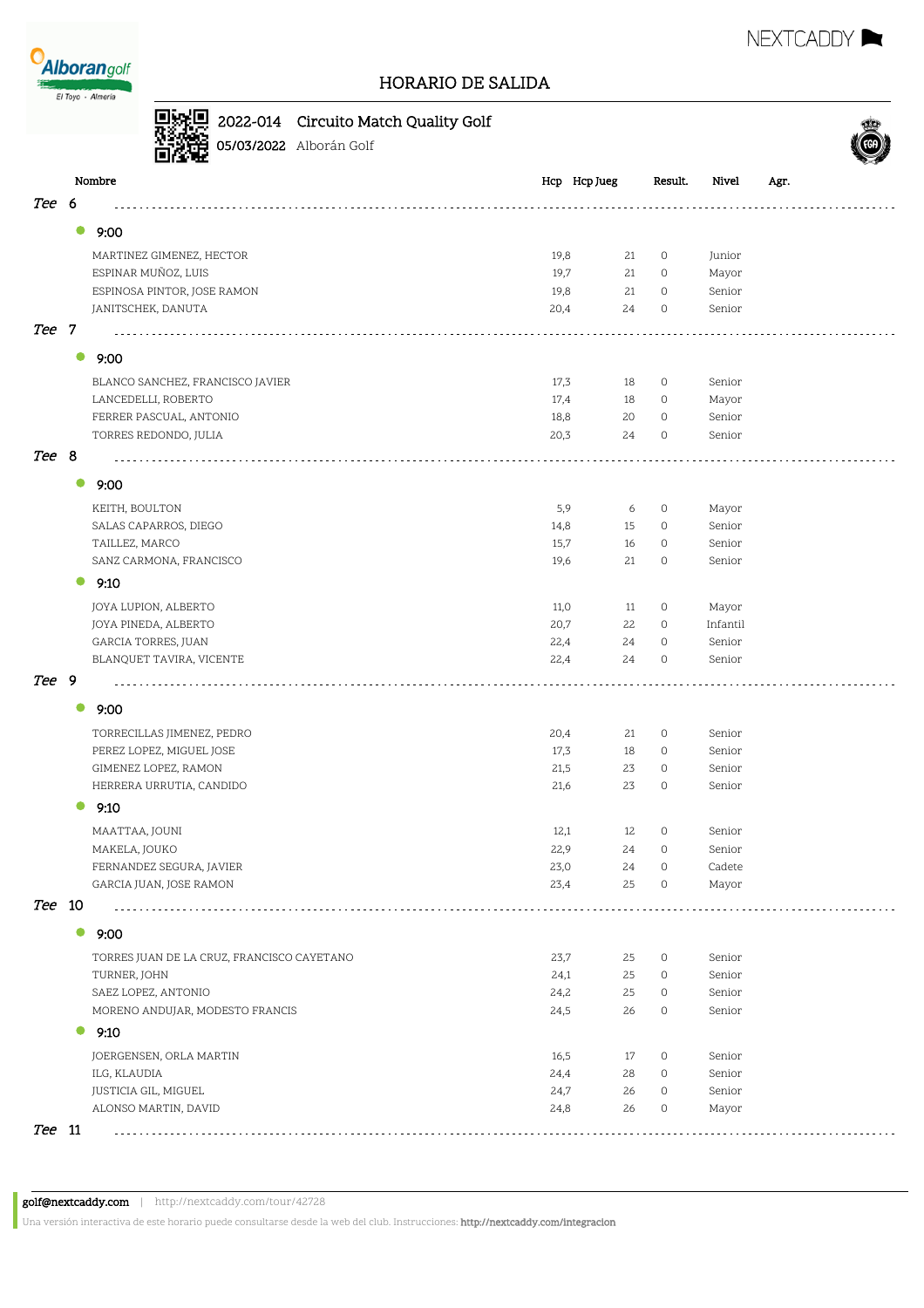

## 2022-014 Circuito Match Quality Golf



**05/03/2022** Alborán Golf

|            |           | Nombre                                 |      | Hcp Hcp Jueg | Result. | Nivel    | Agr. |
|------------|-----------|----------------------------------------|------|--------------|---------|----------|------|
| <i>Tee</i> | 11        |                                        |      |              |         |          |      |
|            | $\bullet$ |                                        |      |              |         |          |      |
|            |           | 9:00                                   |      |              |         |          |      |
|            |           | SALMERON PORTERO, FRANCISCO            |      | 8,4<br>8     | $\circ$ | Senior   |      |
|            |           | SAUCES PALMA, ANTONIO                  | 25,0 | 26           | $\circ$ | Senior   |      |
|            |           | GONZALEZ TORRECILLAS, FRANCISCO JAVIER | 25,2 | 27           | $\circ$ | Senior   |      |
|            |           | CARRILLO VICENTE, MATIAS               | 25,3 | 27           | 0       | Senior   |      |
|            | 0         | 9:10                                   |      |              |         |          |      |
|            |           | SALINAS GARCIA, JUAN MANUEL            | 14,9 | 15           | $\circ$ | Mayor    |      |
|            |           | SANCHEZ GINES, MANUEL AGUSTIN          | 26,2 | 28           | 0       | Senior   |      |
|            |           | VIVERO BOCELO, PACITA MARIA            | 26,2 | 30           | $\circ$ | Senior   |      |
|            |           | TURNER, ZOE                            | 26,4 | 30           | 0       | Senior   |      |
| <i>Tee</i> | -12       |                                        |      |              |         |          |      |
|            |           |                                        |      |              |         |          |      |
|            | $\bullet$ | 9:00                                   |      |              |         |          |      |
|            |           | ROMERO LOPEZ, FRANCISCO                | 21,4 | 22           | $\circ$ | Senior   |      |
|            |           | ALMECIJA ANGULO, RAFAEL                | 24,0 | 25           | $\circ$ | Senior   |      |
|            |           | BARRANCO DE CARA, FRANCISCO            | 26,5 | 28           | $\circ$ | Senior   |      |
|            |           | SANCHEZ MOLINA, MARIA DEL MAR          | 26,5 | 30           | $\circ$ | Senior   |      |
|            | $\bullet$ | 9:10                                   |      |              |         |          |      |
|            |           | GUTIERREZ DELGADO, JAVIER              | 24,3 | 26           | 0       | Senior   |      |
|            |           | CAPILLA GOMEZ, JOSE MANUEL             | 26,6 | 28           | 0       | Senior   |      |
|            |           | SANCHEZ DE TOCA B DE RUEDA, CARMEN     | 26,8 | 31           | $\circ$ | Senior   |      |
|            |           | GARCIA GARCIA, JUAN JOSE               | 28,0 | 30           | $\circ$ | Senior   |      |
| Tee 13     |           |                                        |      |              |         |          |      |
|            |           |                                        |      |              |         |          |      |
|            | $\bullet$ | 9:00                                   |      |              |         |          |      |
|            |           | MULNARD VANDEMOORTELE, VICTOR          |      | 2,9<br>3     | $\circ$ | Junior   |      |
|            |           | ROMERO MORENO, ARACELI                 | 19,5 | 23           | 0       | Senior   |      |
|            |           | DEL RIO CAMPO, AMPARO                  | 28,1 | 32           | $\circ$ | Senior   |      |
|            |           | ERNI, WALTER                           | 28,2 | 30           | $\circ$ | Senior   |      |
| Tee 14     |           |                                        |      |              |         |          |      |
|            | $\bullet$ |                                        |      |              |         |          |      |
|            |           | 9:00                                   |      |              |         |          |      |
|            |           | PEREZ RAMIREZ, MANUEL                  | 28,3 | 30           | 0       | Senior   |      |
|            |           | CONSEGLIERI GAMEZ, JUAN JOSE           | 28,5 | 30           | $\circ$ | Mayor    |      |
|            |           | LOPEZ CUADRADO, JOSE                   | 28,8 | 30           | $\circ$ | Senior   |      |
|            |           | LOPEZ GOMEZ, JAVIER                    | 28,9 | 31           | 0       | Mayor    |      |
|            |           | 9:10                                   |      |              |         |          |      |
|            |           | ORDOÑO CEBA, RAFAEL                    | 17,6 | 18           | $\circ$ | Mayor    |      |
|            |           | CASTAÑEDA FABREGA, LUIS ANGEL          | 30,0 | 32           | $\circ$ | Senior   |      |
|            |           | PASCUAL SALINAS, JOSE                  | 31,0 | 33           | $\circ$ | Senior   |      |
|            |           | GARCIA ANTOLINEZ, JOSE                 | 31,9 | 34           | $\circ$ | Senior   |      |
| Tee 15     |           |                                        |      |              |         |          |      |
|            | $\bullet$ |                                        |      |              |         |          |      |
|            |           | 9:00                                   |      |              |         |          |      |
|            |           | BENAVIDES RODRIGUEZ, DIEGO             | 24,2 | 25           | $\circ$ | Infantil |      |
|            |           | NAVARRO MORENO, RAFAEL                 | 31,4 | 33           | $\circ$ | Senior   |      |
|            |           | BENAVIDES HUESO, JOSE ESTEBAN          | 31,9 | 34           | $\circ$ | Senior   |      |
|            |           | SALINAS CESPEDES, MARIA DEL MAR        | 30,1 | 34           | 0       | Infantil |      |